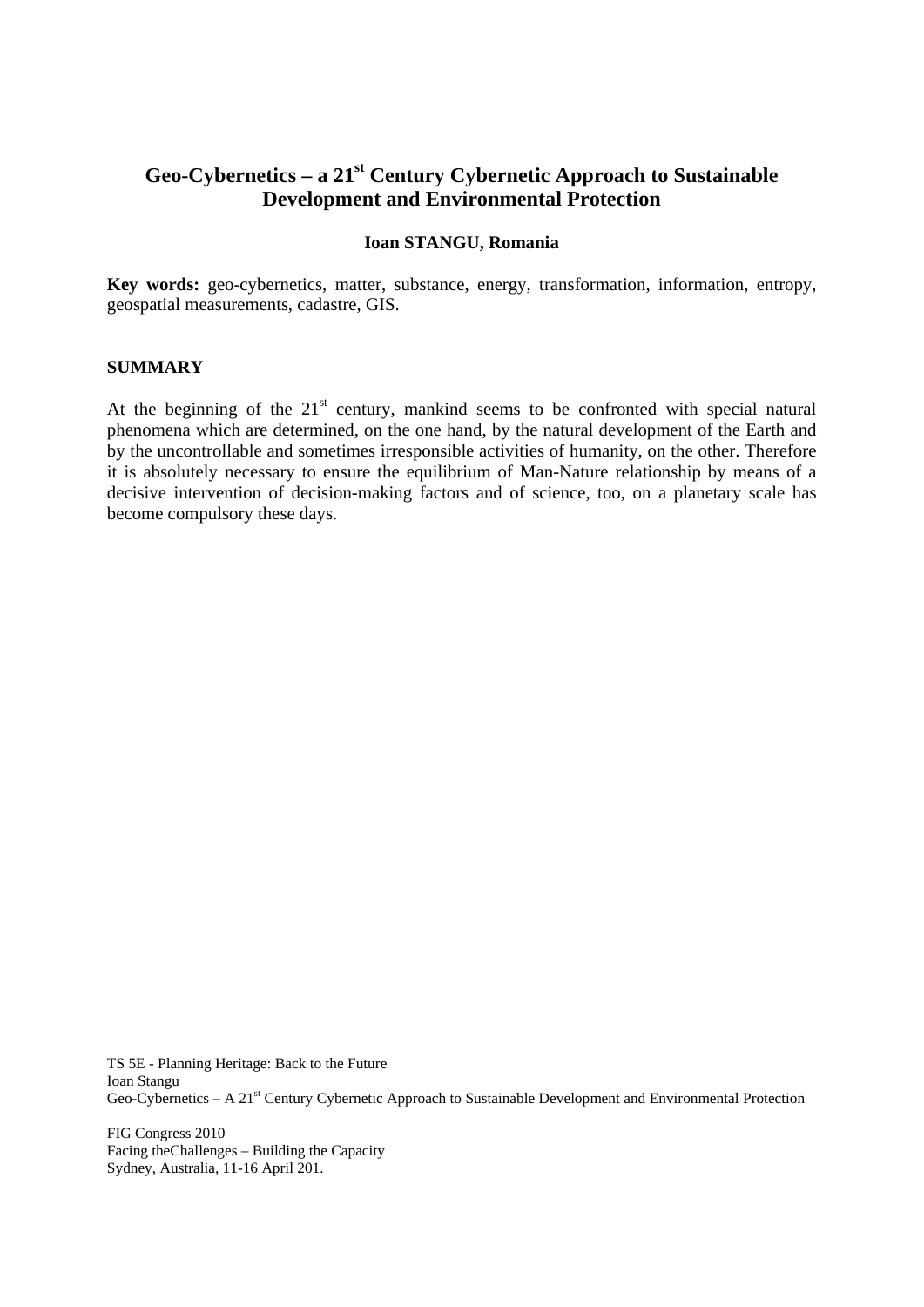# **Geo-Cybernetics – a 21st Century Cybernetic Approach to Sustainable Development and Environmental Protection**

#### **Ioan STANGU, Romania**

## **1. INTRODUCTION**

The activity unfolded by Man in the middle of his environment, which is determined by the multitude of life-preservation elements, which ensure nourishment and dwelling conditions in parallel with all the other artificial elements created and achieved to further develop human society, may produce multiple "transformations"to our natural habitat.

Unfortunately, these transformations which are being produced by Man in his environment overcome the limits imposed by Nature, a fact that leads to disturbances with serious effects called "pollution", which is in fact more than that, it represents irreversible natural destruction phenomena.

All climatic changes, determined by complex natural phenomena produce, in their turn, "specific changes"which manifest themselves nowadays through global warming, storms, hurricanes and heavy rains in some areas of the Earth having as immediate effects catastrophic floods, landslides, droughts, etc, accompanied by important human and material losses.

The natural evolution of the Earth, as a live organism, in its multiple manifestations, produces a "certain type of change", independent from man's will, such as the earthquakes and the volcanic eruptions with their disastrous effects.

The multitude of these "pieces of information"characteristic to these "changes", necessary in the process of control, analysis and decision-making in management activities asks for the use of some scientific domains that could "measure"and "keep the evidence"of these changes in time and space, as well as of geo-spatial measurements, of cadastre and GIS and other land sciences together with a new way of cybernetic thinking and action.

### **2. FROM CYBERNETYCS TO GEO-CYBERNETYCS.**

Cybernetics, as a science, is defined by its creator, the American scientist Norbert Wiener, in his work, **Cybernetics**, as a "domain of control theory and communication in machines and in live organisms, as well".

This definition, which today is surpassed by the very development of cybernetics, was extended by Wiener himself particularly over the field of social and economic sciences.

TS 5E - Planning Heritage: Back to the Future Ioan Stangu Geo-Cybernetics – A 21<sup>st</sup> Century Cybernetic Approach to Sustainable Development and Environmental Protection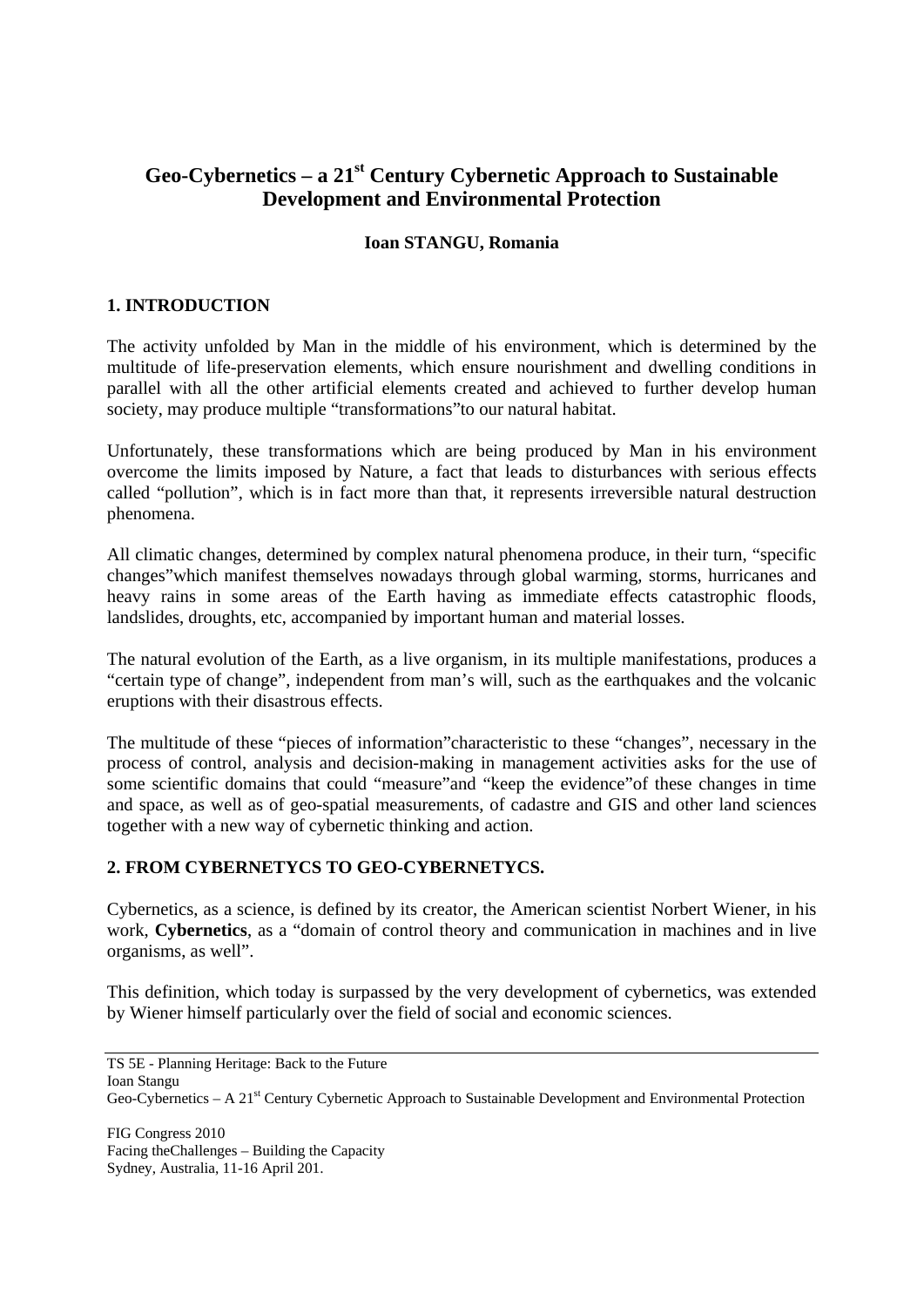The further development of this new science offers us some definitions which are not unitary, being more or less complete, which shows the position of the authors in relation to cybernetics, as well as to their own field of activity.

Therefore, some emphasize the control (Wiener, Conffignal, Berg), others – regulation and selfregulation (Klaus, Lange, Gremiewski) or the reverse connection (Apostol), or communication and information (Ruyer, Gluskov), while others stress up the completeness, the final action (Moles) or others who think of this science in terms of automatic machines or life-imitating robots (Boulanger).

Closer to the complex domain we have tackled so far, the environmental transformations operated by humanity and the analysis of these changes cybernetically, which we call "**geocybernetics"**, seem to be the definition given to cybernetics by other authors who define it as :"the theory of self-regulating dynamic systems"or " the general science of management and regulation of interconnected action systems that deal with all the general principles and law research that govern all these systems, irrespective of their concrete character, or " the general theory of complex dynamic system management"or even, that cybernetics studies the general laws of the processes that occur within some complex dynamic systems when these change from a state to another, irrespective of their physical or social nature", or " the science of the general laws of information change within complex control systems".

From the definitions above we may select the quasi-unanimous opinion that cybernetics is the "science of system management".

All the scientists that study such problems admit that the subject of cybernetics deals with the control of complex dynamic systems, which may include the animals (and the man) as well as the machines (electronic devices as complex dynamic systems) and the social systems (society, industrial units, production, etc.)

The study of cybernetics is characterized by the fact that management processes are being studied without taking into account the system substrate, i.e., its substantial and energetic characteristics. It deals with informational processes as they are the ones that determine the system behavior, no matter if it is of a substantial, energetic or social nature. By analyzing the analogies existing between the functional principles that belong to various systems (biological, technical, economical, social, etc), cybernetics preserves from the components of these systems only those elements that are characteristic to them all. So, as we see, cybernetics doesn't study "the content"of the systems, but only their "structure".

Cybernetics doesn't analyze objects, but behavioral ways. It doesn't ask a question like that:"what is this object ?", but " what does this object do?".

TS 5E - Planning Heritage: Back to the Future Ioan Stangu Geo-Cybernetics – A 21<sup>st</sup> Century Cybernetic Approach to Sustainable Development and Environmental Protection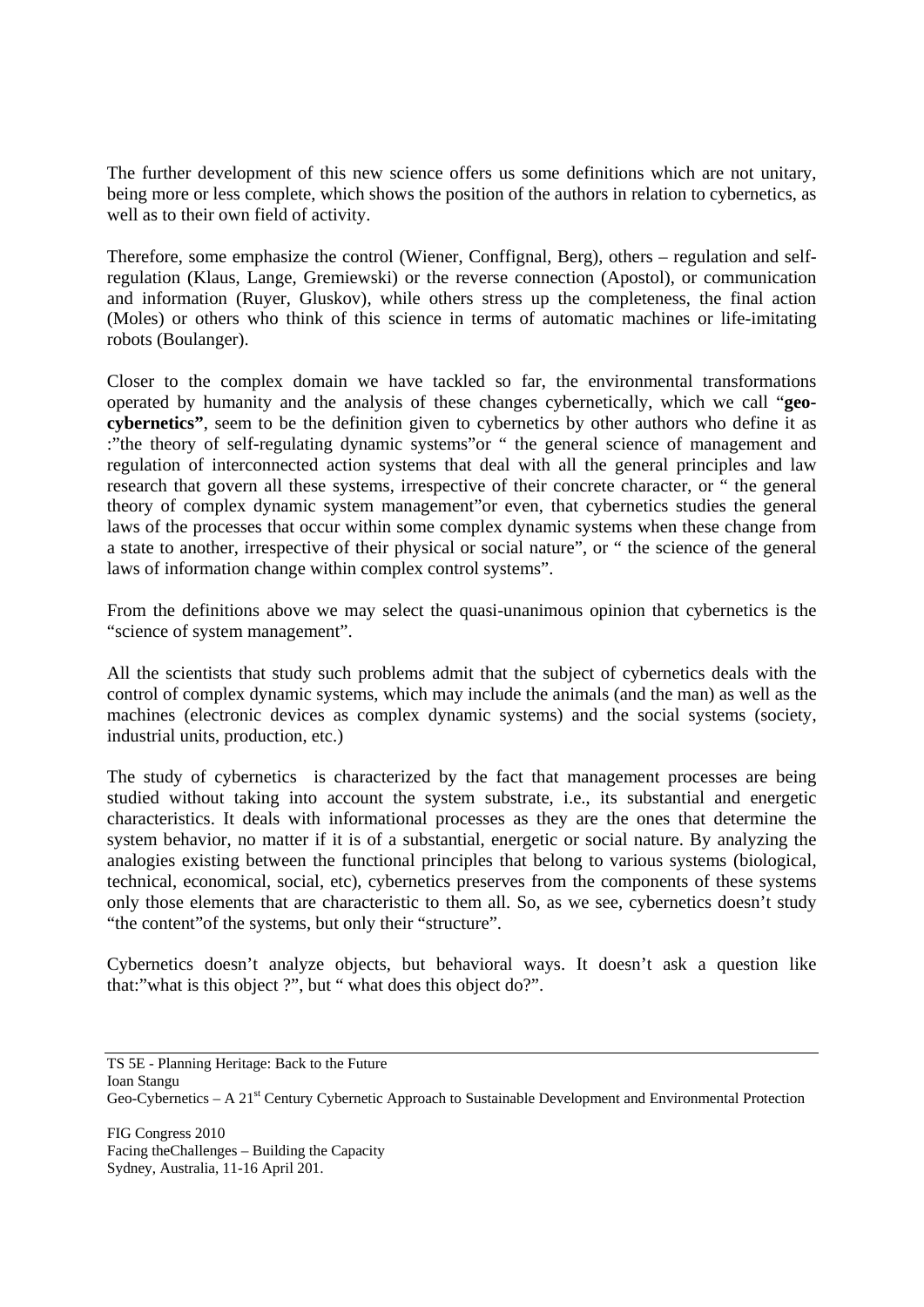Scientifically, the behavior of some complex dynamic systems cannot be foreseen if we do not know the informational processes of reception, processing and transmitting that lie behind. And similarly, we can't analyze the information we get if we don't possess a precise scientific characterization of that system behavior. All the social, economic, technical, etc. phenomena may evolve differently in accordance with the information we get, process and transmit.

The behavior of the complex dynamic systems is connected directly with the processes of reception, processing and transmitting of information. As a result, the control is an informational process.

The informational processes that determine the behavior of these complex dynamic systems evolve according to their own laws, totally different from the laws of mechanics, physics and chemistry. So, if the physical and chemical processes occur according to their specific laws, whose behavior is given by modifications in substance and energy, the behavior of the phenomena in the social, economic and biological domains is determined by the laws according to which they receive, process and transmit the information.

There are two categories of phenomena if we take the behavioral characteristics into account: the substantial and the energetic phenomena, on the one hand, and informational and organizational processes, on the other. The informational and organizational processes and phenomena are those whose behavior depends upon the signal received and by the action of processing and transmitting, the informational and organizational actions rather than by the quantity and quality of the substantial and energetic action.

As an informational process, the command occurs in a certain general order, therefore in a certain organization for all the complex dynamic systems.

Cybernetics is also characterized by the fact that it doesn't explain the complex systems through others, less complex in structure. On the contrary, it looks at the complex systems the way they are, as complex systems, emphasizing their essential characteristics by means of specific laws and categories.

The cybernetic way of thinking, as opposed to the classic way of thinking which considers the organism and the society as being mere mechanisms, conceives the machines as artificial organisms with a certain finality and behavior.

If, traditionally, we had to pass from well-known, simpler elements to others, more complex, to systems composed of these known elements, the cybernetic thinking goes in reverse: from complex totalities with their functioning to the gradual discovery of their constituents and of the connections between them which ultimately ensure their functioning.

Only gradually do we reach the part starting from the whole, and from the system to the element.

TS 5E - Planning Heritage: Back to the Future Ioan Stangu Geo-Cybernetics – A 21<sup>st</sup> Century Cybernetic Approach to Sustainable Development and Environmental Protection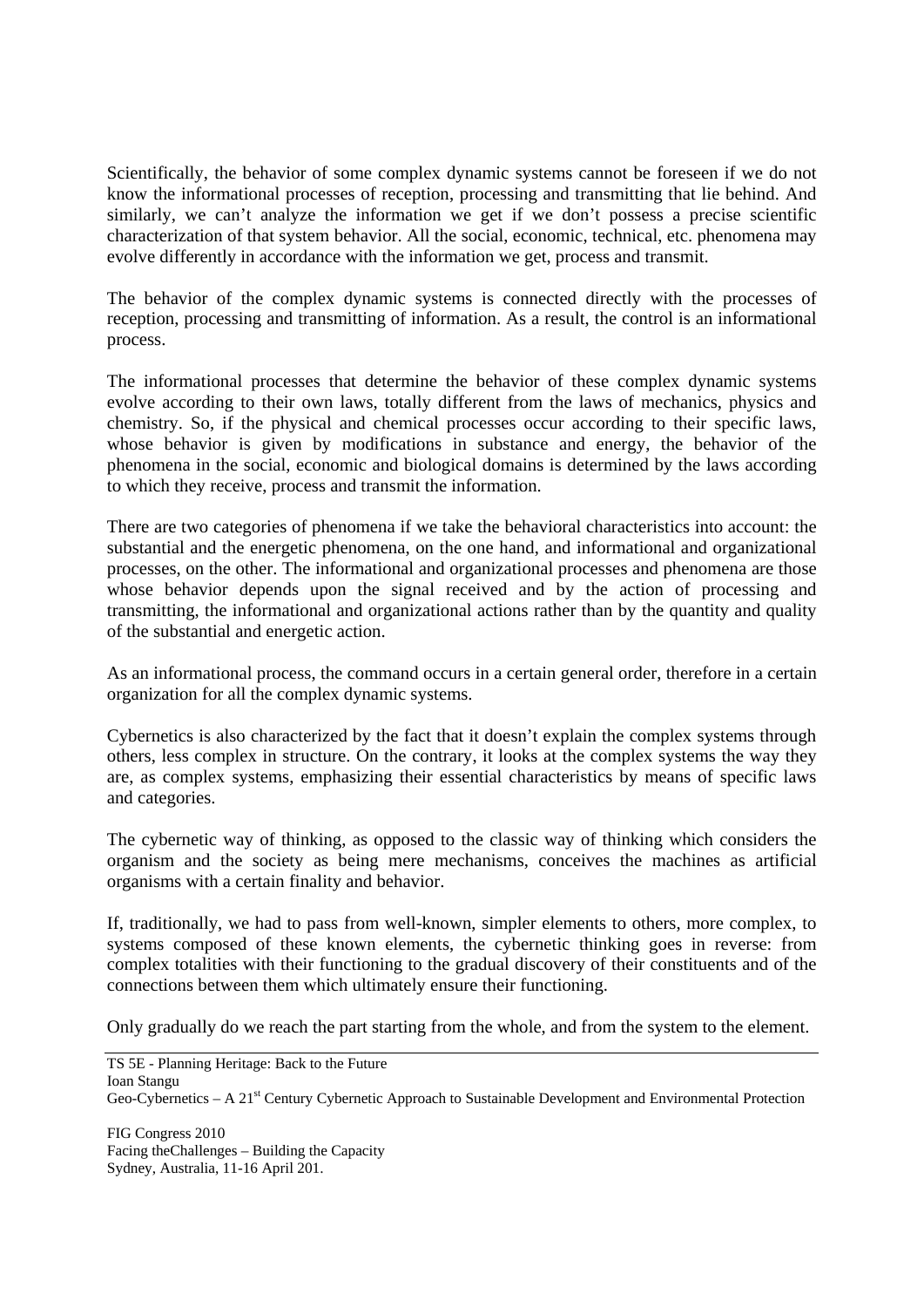If the classical systems present a "development"in time, cybernetic systems have a "behavior"in time. For the cybernetic systems, the concept of behavior implies the concept of milieu (environment), too, where the system makes use of its particular type of behavior.

With the help of cybernetic abstracting, which allows the comparison between the scientific results that come from completely different domains of reality, we may speak about systems that may preserve a certain "state"or follow a certain development, irrespective of the changing influences of the environment. The concept of behavior is isomorphic with the concept of "operation"as any system behavior means the performance of a set of operations. If such a set of operations, i.e., a certain behavior, turns into a theoretical norm, then it becomes an integral part of the methodology and changes itself into an algorithm

### **2.1 The Cybernetic Components of Matter: Substance, Energy, Information**

 Anyway, cybernetics opens up ways of getting new viewpoints about the essential aspects of matter. The present level of human knowledge, the cyberneticist's already expressed opinions allow the highlighting of the three essential aspects of matter: the"substance", the "energy"and the "information". (apud Wiener)

The evolution of society first emphasized the "substance"which deals with the substantial side of matter. This aspect is emphasized on the production plan as substance, material transformation and processing represents the main problem of all the material goods.

But soon, the evolution of modern sciences as well as the development of production throw a different light upon the energetic aspect of matter. This aspect, very actual nowadays, determined by the first aspect for the production, transformation and transmitting of energy required by substance transformation and processing appears as the second important aspect of matter.

As long as the processes of transformation of substance, of its processing, but also the production, transformation and transmission of energy were relatively simple, the problems connected with the information, always interwoven with the other two aspects, could have been solved almost simultaneously, in a spontaneous and tacit way. But once with the diversification of all the goods, this activity was no longer possible.

Cybernetics is responsible for having emphasized the third aspect of matter, which had been previously foreseen by anticipations: the "information"and "organization"aspects of matter. Without getting into details about the concept of information, we may introduce the definition given by Wiener to information which is unanimously accepted nowadays: "information is merely information, it is neither matter (substance) nor energy".

TS 5E - Planning Heritage: Back to the Future Ioan Stangu Geo-Cybernetics – A 21<sup>st</sup> Century Cybernetic Approach to Sustainable Development and Environmental Protection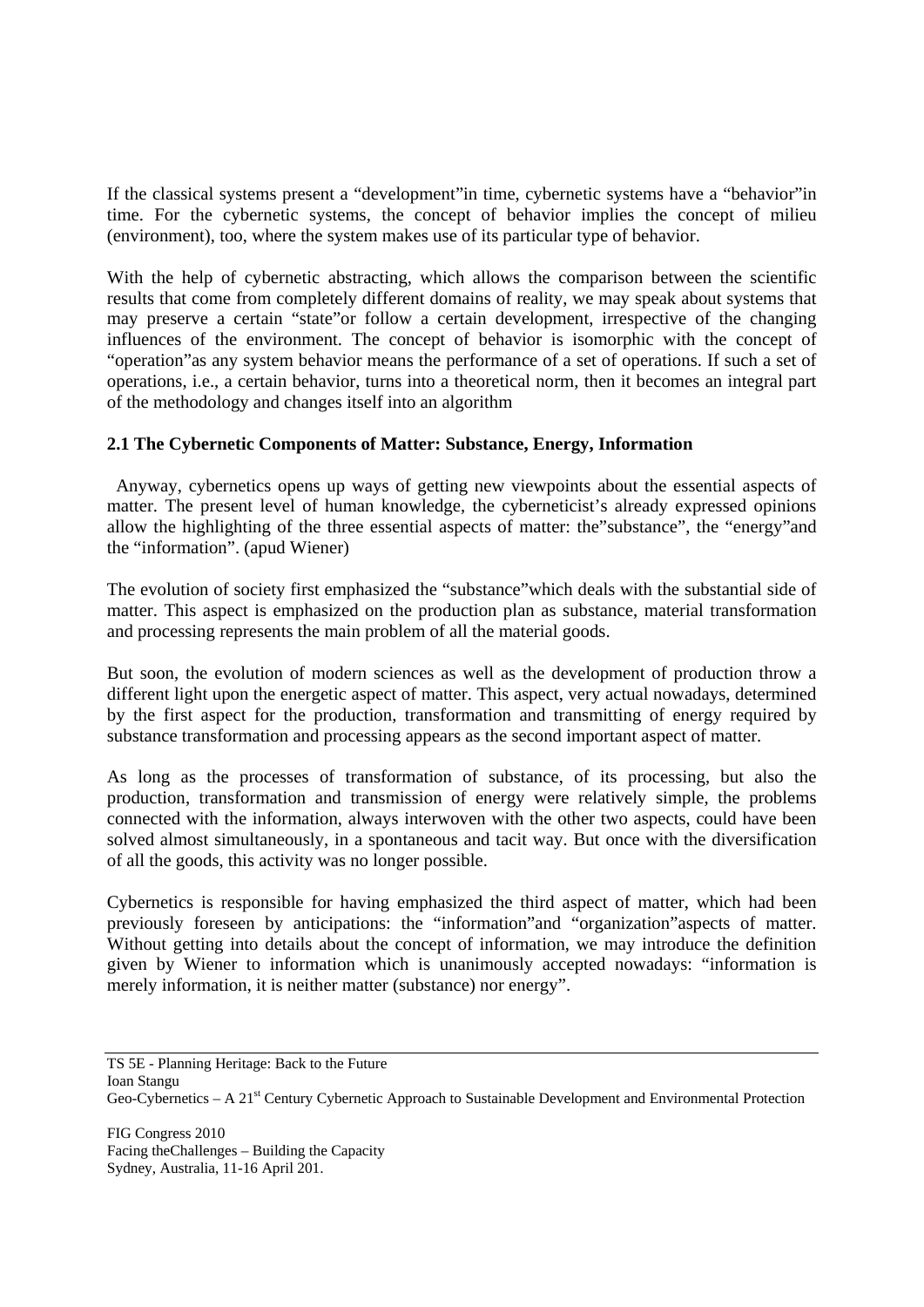It is therefore important to point out that information is vital and so often all-present that we may say that man's existence relies on the permanent presence of both information and its connections as well.

### **2.2 Management = an informational process**

Cybernetics introduces for the first time, consciously and systematically, the structural aspect of matter. Each "substantial"system has a given structure, i.e., a given "order", hence, a given "organization".

In its turn, any process of management based on the selection, processing and transmitting of information is possible only on a structure, on a certain organization which serves in the maintenance or the improvement of the structure. In the process of goods creation, this new aspect presents itself as a command and regulation technique, on one hand, and as an informational technique, on the other, which, together make up the basis of automated modern production.

We may say that, the automated, modern production represents the unity between the substantial, energetic and structural-informational aspect which became possible only when this new aspect has been noticed systematically, scientifically, taking on the appearance of a new theory.

As a result, information is not an exterior aspect, a phenomenon, an object, but it is an objective property of things, processes and phenomena. It is actually one of the general properties of matter.

The informational aspect, and the organizational aspect as well, as compared to the substantial aspect occupies the first position in modern production. In this context, we must admit that there is no information that should not be connected to substantial structures or need the energy necessary for its further maintenance, formation and development. The three components may be presented as logical implications: the substantial aspect, the energetic aspect and the informational aspect.

The information appears as an arrangement in its development from inferior to superior and we must therefore admit that information arranges and organizes the substantial and energetic processes. By extending it to the human activity in the territory, we may appreciate that information appears as an ordering of various forms of manifestation of human activity in the territory.

If the sciences, in general, look at information through the processes they analyze, cybernetics generates a characteristic treatment and explaining of the information. It studies information only from its management functional role point of view. In its essence, management is an informational process. As a result, all the processes and actions are meant to ensure the

TS 5E - Planning Heritage: Back to the Future Ioan Stangu Geo-Cybernetics – A 21<sup>st</sup> Century Cybernetic Approach to Sustainable Development and Environmental Protection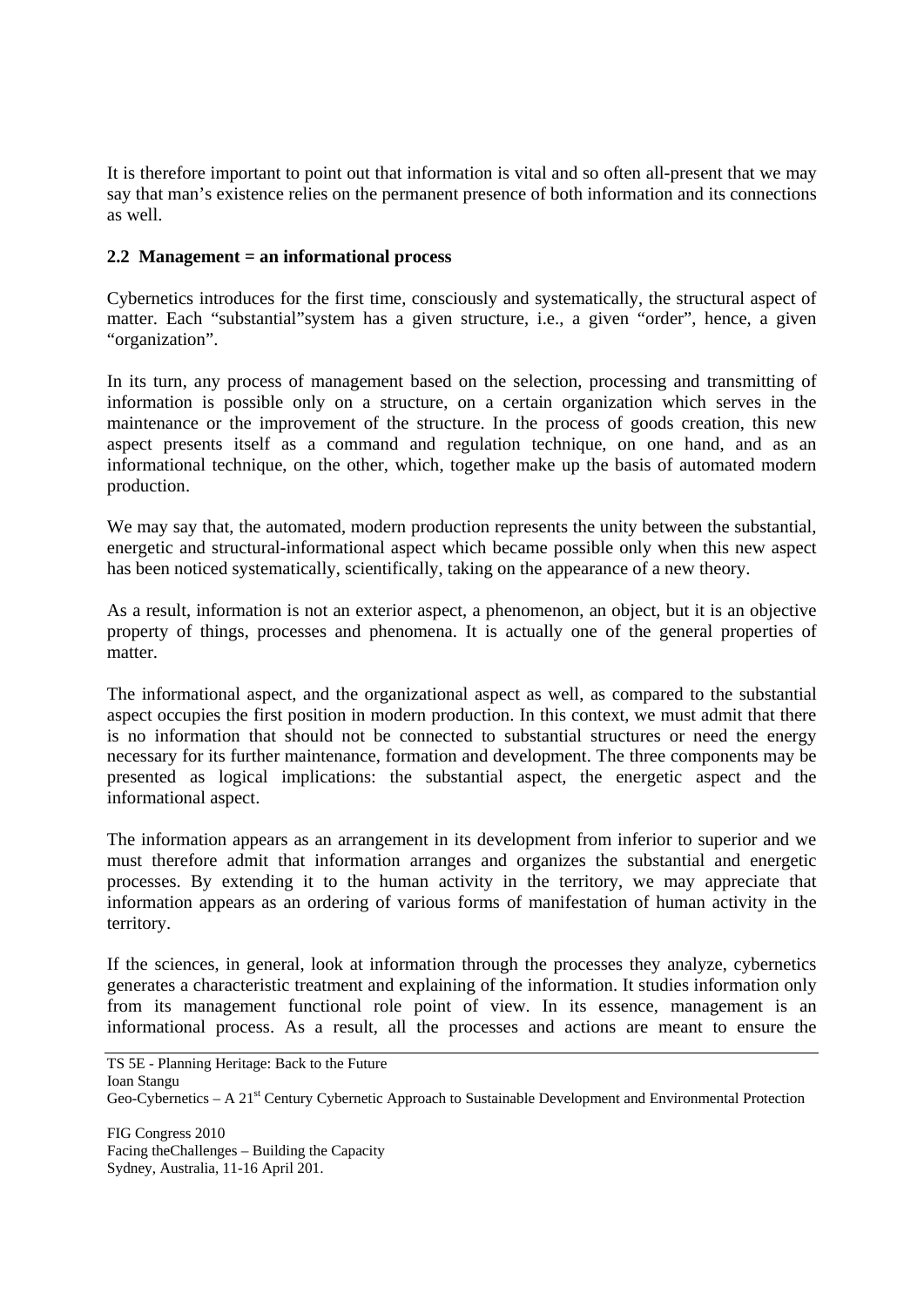preservation of system equilibrium (homeostasis), so their rational behavior represent an information.

At the same time, the three aspects of matter are to be found in a close cybernetic interdependence due to the fact that the energetic-substantial aspect of matter presents a certain ordering(organization) within a given space and developing within a certain time as an event, phenomenon or process, object or state.

The establishment of information relationships within the system makes up a logical chain, similar to a closed circuit logical chain is represented by a series of events which move in a given order, the so-called normal order of the information unfolding. The normal order of the information unfolding within the system closes up the informational circuit.

#### **2.3 Information = Energetic Transformation of the Substance**

As seen above, I consider that information is not simply information, as Wiener pointed out when defining matter and information, but it is actually the component of a logical chain of actions from inside the matter - substance, energy, information- that all these are in a close interdependence and as a consequence, the information is the result of actions that take place between the substantial and the energetic aspects of matter.

### So**, information** is, in my opinion**, the result of energetic transformation of substance known by the man**.

We may motivate this point of view by the fact that information is an exterior process, a phenomenon, a thing, doesn't exist outside matter under a different shape, but it is a result determined by conscious human activity, of substance controlled energetic transformation with a purpose and secondly, that information doesn't exist outside substance energetic transformations.

**Any other energetic transformation** of the substance leads to **entropy** and as a result to disorganization, or rather, to natural hazards.

If we resort to a simplifying hypothesis, the definition we found for information, as a component of matter, can be graphically represented in Figure 1.

The significance and matter components, according to Figure 1, are the following:

TS 5E - Planning Heritage: Back to the Future Ioan Stangu Geo-Cybernetics – A 21<sup>st</sup> Century Cybernetic Approach to Sustainable Development and Environmental Protection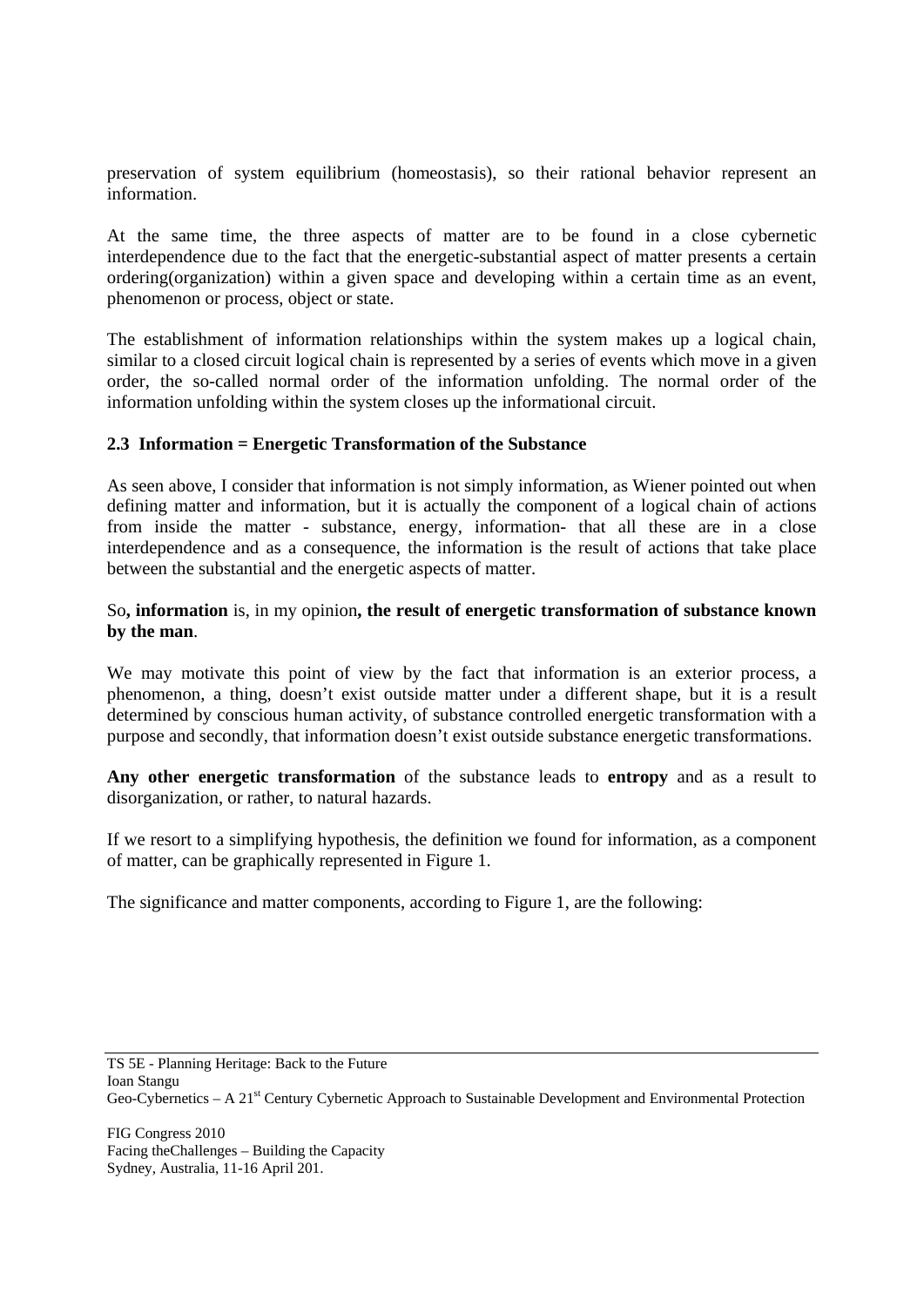

**E** - represents the energy, matter essential component which serves to the controlled transformation of substance by the man; **S** - represents the substance, the concrete, natural

component of matter which the man transforms with the help of energy

**T** - constitutes the controlled energetic transformation of substance by the man; **I** - represents "information", i.e. the result of substance energetic transformation, or mathematically:

Fig.1*: Matter Components*

:

# $I = f(T:E,S)$

### **2.4 The Concept of Geo-Cybernetics**

 **Geo-cybernetics**, in the light of the ideas above, may be defined as the **science of the management of man-created artificial transformations and modifications in his environment as well as of the risk reduction to natural hazards, and of entropy reduction by means of the informational system of geospatial measurements, the cadastre, of GIS and other sciences connected with the territory, in concept and cybernetic thinking.** 

 **This concept** is, in my opinion, a requirement of today's human activity and particularly of the future, which needs the action of several sciences in **the process of human activity management** due to the problems created by both man and nature, and having as major aim the process **of sustainable development of human society and the actual protection of the environment.** 

 My personal interest concerning the use of cybernetics in human activities management in the territory dates back to the time when I was working on my doctoral paper when I had the opportunity to study Wiener's theory about cybernetics as well as other studies that framed up my "cybernetic thinking". It also left me thinking about Wiener's definition of information: " information is simply information, it is neither substance nor energy".

All the studies I dedicated to this dilemma combined with the research activities meant to modify and transform the environment led me to the logical conclusion as to how to define "information"as being: the result of man's conscious activities to "energetically transform the substance".

On this basis, determined by the support of"the environmental informational system"(s/chapt.3.1) which can be achieved by the complex system of geospatial measurements, by the complex system of cadastre records, for all real estate (land or/and buildings), GIS and by other sciences related to the natural and artificial resources of the environment, we therefore reached the concept of geo-cybernetics.

TS 5E - Planning Heritage: Back to the Future Ioan Stangu Geo-Cybernetics – A 21<sup>st</sup> Century Cybernetic Approach to Sustainable Development and Environmental Protection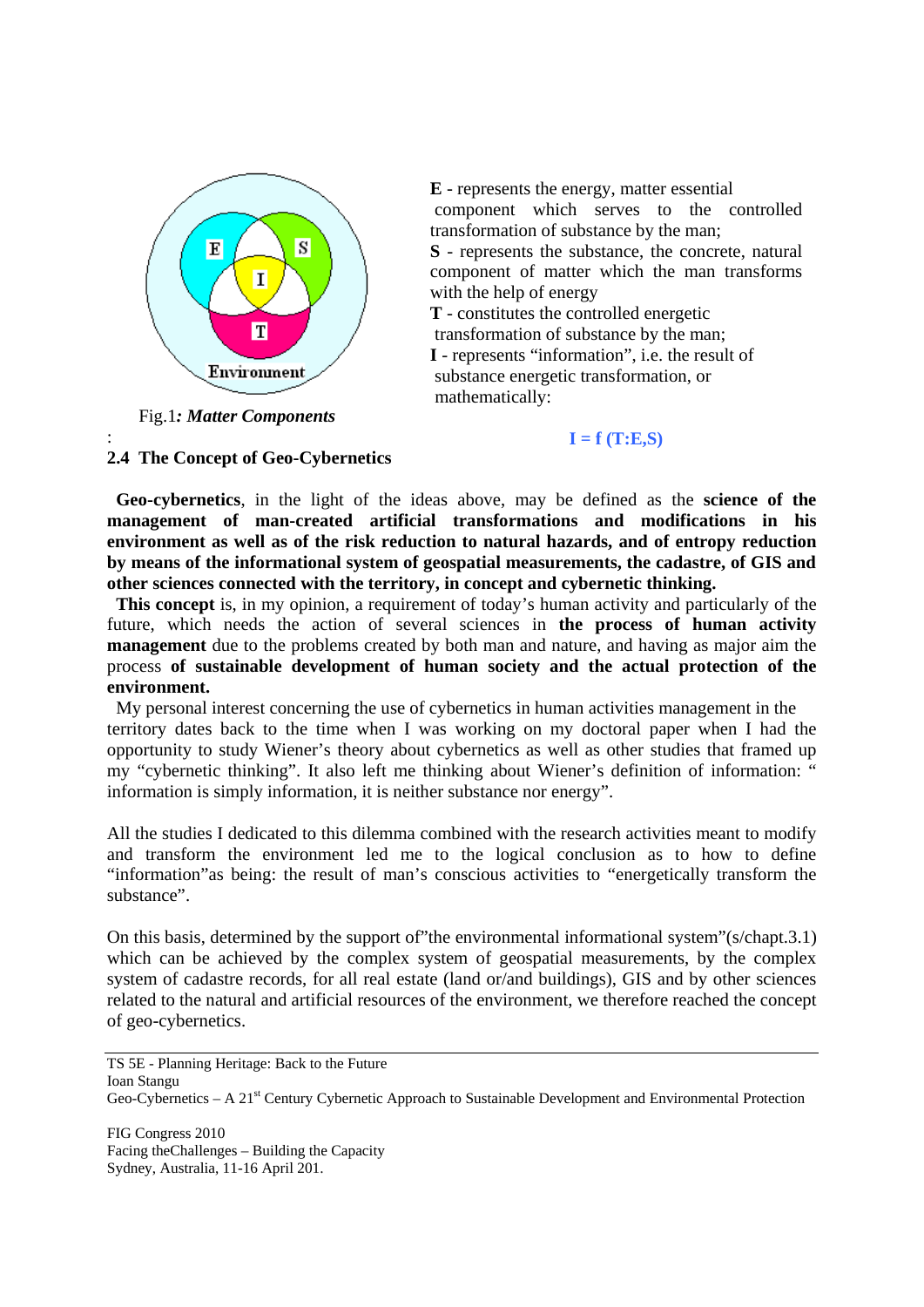This name, very useful in the future, comes from  $geo = geoid = earth$ , meaning environment, to which we add the name Wiener gave to cybernetics, for which we preserved the letter Y.

In this way I also bring my contribution to the general effort for protecting nature and to actively participate in the environmental protection of the world I live in.

## **3. THE ENVIRONMENT – A COMPLEX CYBERNETIC SYSTEM**

Man - humanity at large – lives and earns his living by using our planet's natural resources, by using the environment conveniently within the society that it has created in time.

The evolution of human society on the Earth, very different in space and time, the requirements forced upon us by the need to ensure our everyday nourishment and lodgings, etc. have determined the appearance of a complex land planning and buildings of all types which make up together the so-called artificial resources.

We may represent graphically, through a simplifying hypothesis, the environment we live in which includes three factors, Figure 2, whose significance and characteristics are the following:



Fig.2*: Environmental factors.* 

**O** - the man (the population) is the dynamic factor, ever-growing, with an essential role in changing the environment.

**N** - the natural habitat (the territory) that includes the sum of all the natural resources, it is a factor limited in time and space.

**C** - the changed framework that includes the sum of all artificial resources, i.e. the elements of the natural framework modified by the man together with the totality of buildings, a dynamic factor dependent on the natural background and therefore limited in time and space.

**P** - the products achieved by man, under various forms through: industry, agriculture, buildings, etc.

The three factors together (O, N, C) that constitute the humanity's milieu are in a mutual interdependence within the space determined by their "intersection". At the same time, these factors are in mutual relations, two by two, in spaces determined by such intersections.

By means of this scheme we may emphasize the cybernetically-based circuit determined by the human action upon the land which ultimately leads to the process of a controlled and directed "transformation"made by the man and completed by means of "information", as a result of substance energetic transformation (see s/chapt. 2.3)

TS 5E - Planning Heritage: Back to the Future Ioan Stangu Geo-Cybernetics – A 21<sup>st</sup> Century Cybernetic Approach to Sustainable Development and Environmental Protection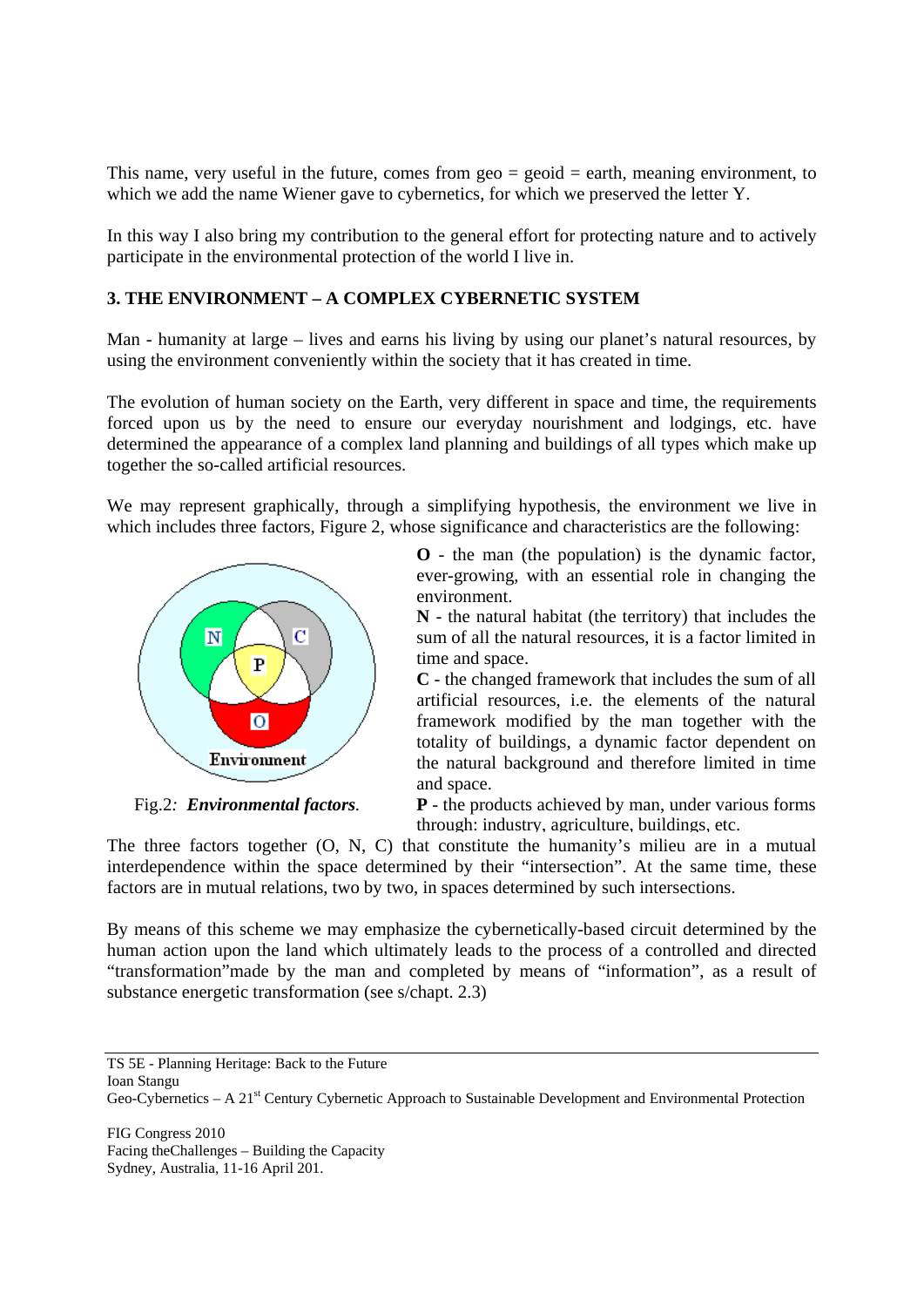This information can be obtained only through a complex, multi-discipline system of sciences specific to all the human activities of changing, modeling, planning and endowment in time and space of the environment based on technical and scientific facilities and on specialists in this field.

So, a harmonious economical and social development in the territory depends on the best ways, means and methods the society finds appropriate, for an efficient combination of the three factors in order to make human activity more concrete in all its forms.

As an objective necessity of the society, this activity implies the coordination of the multiple interests that interfere on the same territory within an organized frame in order to make a rational use of the resources.

The society exerts this function by the concrete way of using the environment which at the country, county and city levels is shown by the way in which all the artificial resources are being placed, created and used properly and also how the whole territory is organized and coordinated.

Contemporary civilization, under conditions of population increase, makes possible and necessary an intense territorial mobility, creates new models and media of social life, develops great urban agglomerations within relatively small areas. The need to ensure the daily population supply in these areas has deep effects upon the position, the profile and the specialization of agrofood production in the area and it influences the optimum way of using and planning the territory.

Of course, the implications are much more numerous. I have emphasized only a few in order to demonstrate the role human society may play in the regulatory function it has over the whole territorial system in order to preserve the equilibrium of the whole environment.

The regulatory function is achieved through the continuous modification of the territorial structures by means of "models"and by ensuring the system functioning without "disturbances".

To know the various types of connections between the phenomena and the processes that happen in the territory, the direction and their action tendencies, the complexity and interdependence of various sectors of economic-social life, the dynamics of the mutations that happen in the territory - all these require the presence of "information"in the management process.

### **3.1 The Informational System of the Environment**

The "information", as a result of the human activity of transformation and modeling the environment, required by the management activities, determines the introduction of a complex system of gathering, stocking and processing of all the information characteristic to the process of transformation of the natural resources and of the creation of artificial resources necessary to human life and well-being.

TS 5E - Planning Heritage: Back to the Future Ioan Stangu Geo-Cybernetics – A 21<sup>st</sup> Century Cybernetic Approach to Sustainable Development and Environmental Protection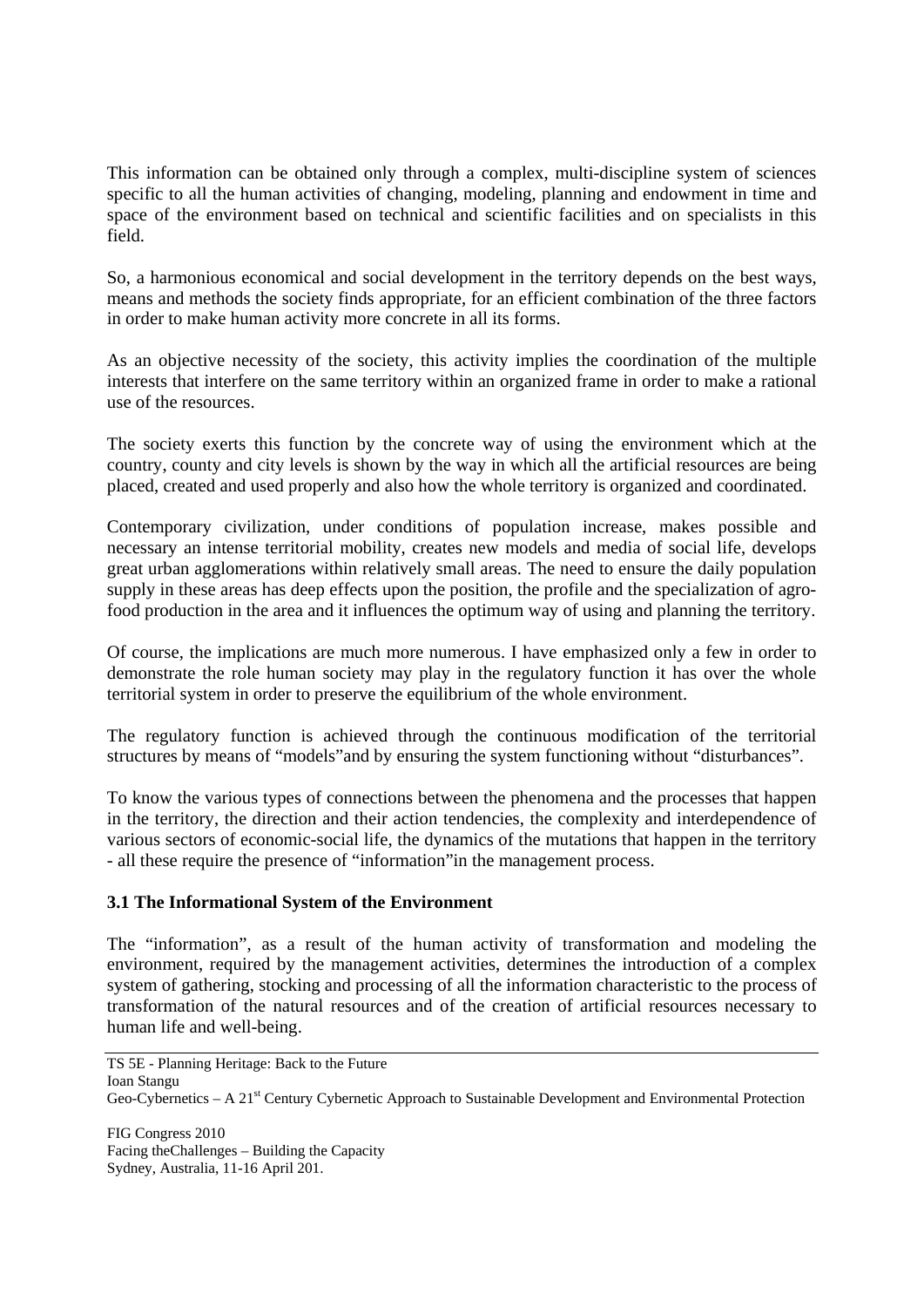This complex system, Figure 3, that measures up, emphasizes and processes all the information about the environment may be made up of the following:



Fig.3: *The Informational System of the Environmental*

The informational flux among the three systems suggests bi-univocal relations and they also show that the intersection of the three components represents the environmental informational system.

The use of cybernetics as a modern method of research and management is more visible these days in all the fields of human activity where there are analogies with this science.

So, geo-cybernetics, as a science and as a part of the technical, economic, social, etc, activities presents, as we have shown before, the main cybernetic categories : the system, the model, the information, the command, the regulation, the self-regulation, etc.

# **4. "GEO – CYBERNETICS"– AN ENVIRONMENTAL REGULATING AND SELF – REGULATING SYSTEM**

The concepts of regulation and self-regulation are fundamental issues of cybernetics. From Wiener's own definition, we conclude that cybernetics was born from an analogy between the human beings and the technical devices created by the man. Any analogy support itself on at least one common trace.

The main common characteristic used by Wiener was self-regulation. He pointed out that both humans and the machines are capable to preserve for some periods of time a certain equilibrium in their relations with the environment. So, in humans, the temperature, the pressure, the chemical composition of the cell etc are preserved in a state of equilibrium. There is a regulation mechanism that keeps up the temperature of the human body at 37 ° Celsius independent from the environmental temperature and this phenomenon is called homeostasis.

TS 5E - Planning Heritage: Back to the Future Ioan Stangu Geo-Cybernetics – A 21<sup>st</sup> Century Cybernetic Approach to Sustainable Development and Environmental Protection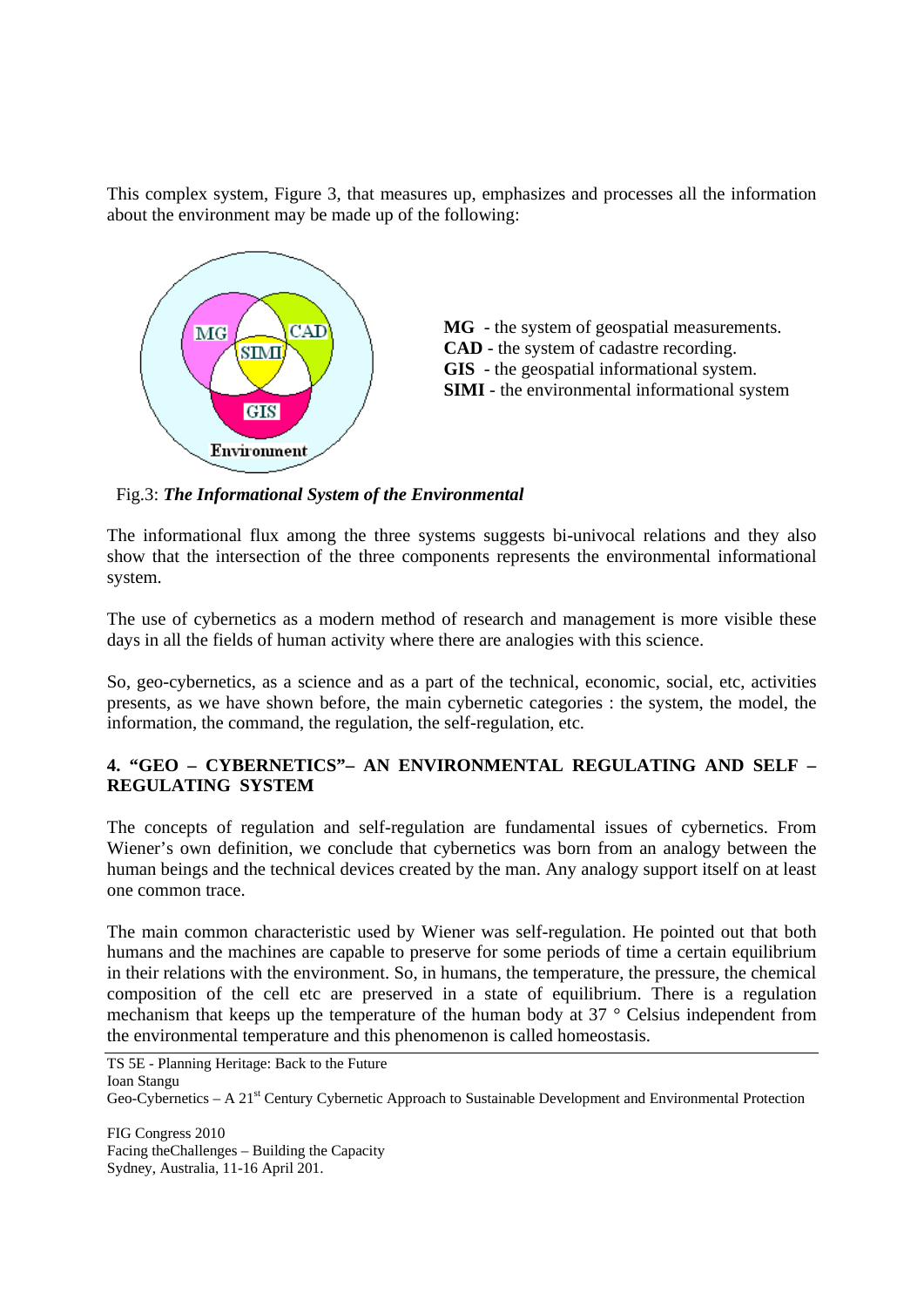The same happens with some machinery, in the technical field.

This phenomenon resides in the capacity of both beings and artificialstructures created by the man to answer in a way or another to the interaction between them and the environment – the self-regulation principle. As Wiener pointed out, the major way to achieve self-regulation is "command"which implies the presence of "communication".

As a result, as Wiener used to say, all the economic and social phenomena regulation is similar to the live and artificial organisms self-regulation principle.

In the society the regulation is not done automatically, but by means of functional relations on which the function of coordination and organization is based. The point of contact between the system and the environment is the "program".

Conventionally we may consider that the system is regulated when the program and the resources for its achievement are established by a higher hierarchy, being self-regulated when the program is established by the territorial cybernetic system itself, taking into account the conditions of the resource self-regeneration. So, the self-regulation of the organizational and controlling systems is analogous to the process of adaptation and selection of the biological systems.

Once the program is adopted through regulation by a superior territorial factor or through selfregulation there appears the second analogy with the beings, namely the internal self-regulation.

This category – the regulation- may be defined in general terms as a process where a regulated value or an output value of a system is maintained in a dependence by the input value.

The regulation is achieved by means of measurements of the output values, by comparing it with the input value and by acting upon the system processes so that the difference between the two values should be as small as possible and preserve within optimum limits imposed by the necessity of conservation and the normal functioning of the system under analysis.

Self-regulation is produced when not only the output value is kept dependent to the input value, but also in reverse, in order to eliminate the "disturbances"that appear along the way as well as of the preservation of the system under its optimum functional parameters, the input being controlled by the output.

The aim of regulation in a cybernetic system is to keep up all its functional parameters within some constant limits, i.e., to have a "stabilizing " function for the command. This happens because both inside the system and outside it a series of disturbances may occur which may divert the result of the action of processes or phenomena that take place in the system from the command value.

TS 5E - Planning Heritage: Back to the Future Ioan Stangu Geo-Cybernetics – A 21<sup>st</sup> Century Cybernetic Approach to Sustainable Development and Environmental Protection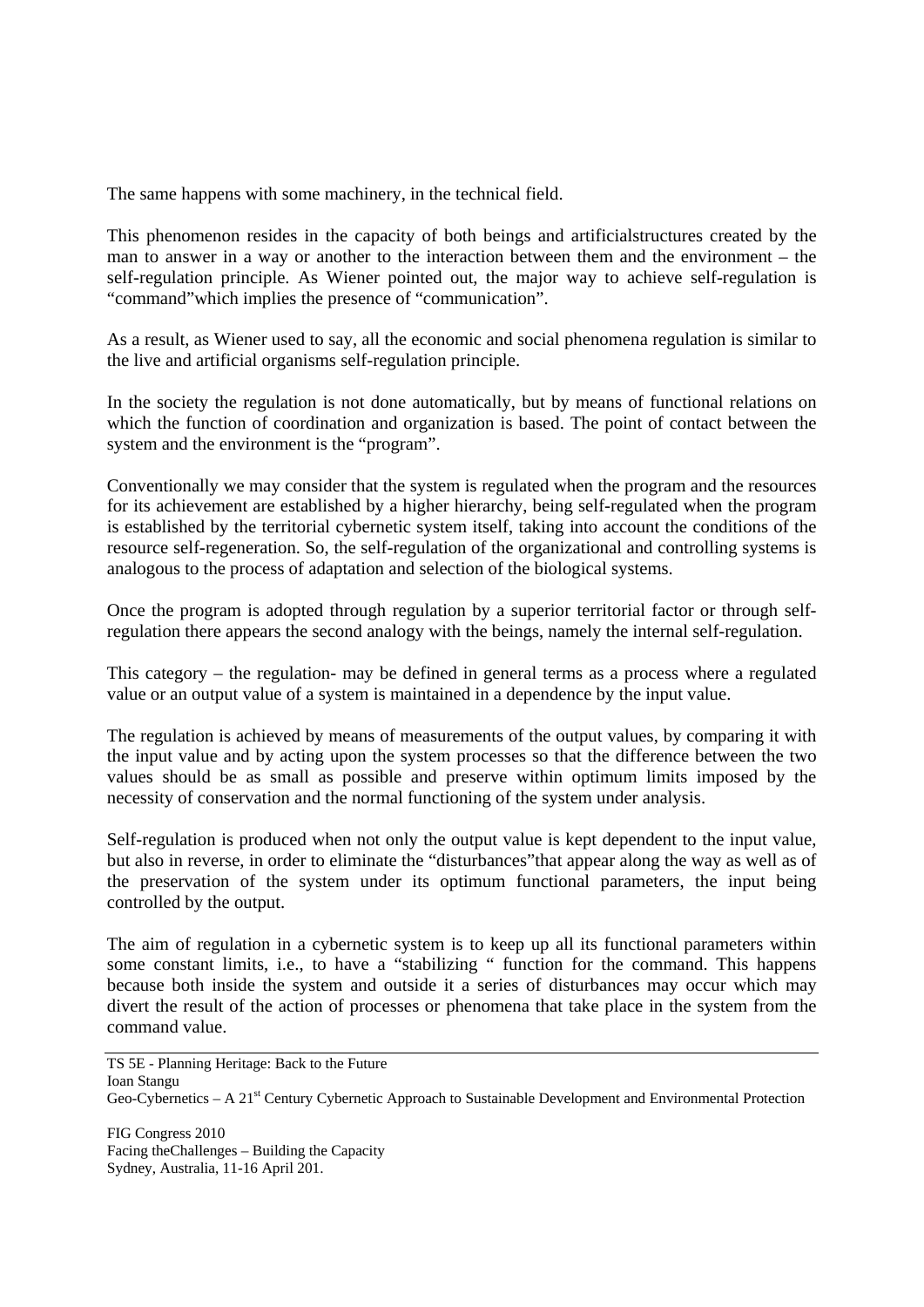Regulation and self-regulation can be performed, in cybernetic systems, either by "correcting"the deviations of the real values from the norm(or command value), or by a compensation or removal of the disturbances that made them, by comparing the command value –the input- with the result value – the output.

This operation presupposes "an inverted"action, the so-called reverse connection or feed-back or retroaction which closes up the chain of connections between all the elements of the system..

The reverse connection represents the fundamental notion of regulation and self-regulation, being the elements that coordinate cybernetic system functioning.

The reverse connection represents the fundamental notion of regulation and self-regulation, being the elements that coordinate cybernetic system functioning.

The system components linked by means of direct and reverse connections, the regulated system and the regulating one which, together, make up the geo-cybernetic system of management and organization in the territory.

TS 5E - Planning Heritage: Back to the Future Ioan Stangu Geo-Cybernetics – A 21<sup>st</sup> Century Cybernetic Approach to Sustainable Development and Environmental Protection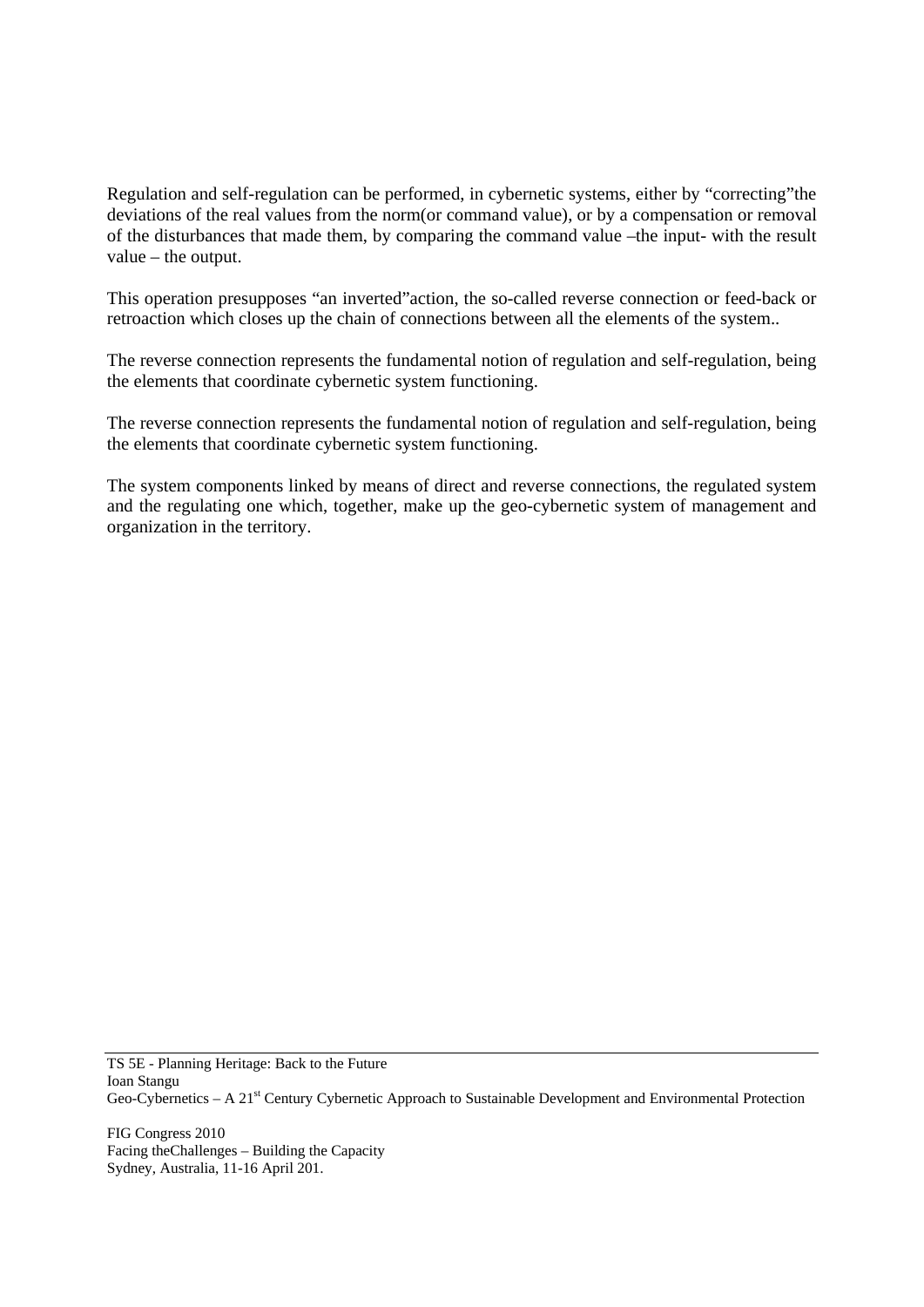

Fig.4: *The Geo-Cybernetic Block Scheme of Environmental Management*

 Corresponding to the cybernetic concepts, the specific notions of organization and control as well as of the personal points of view shown in the previous chapters, the geo-cybernetic block scheme of Figure 4 represents *the synthesis* of all the ideas that make up the **concept of "geocybernetics"**.

# **5. CONCLUSIONS**

The whole problem presented in this paper needs some extra information to be better understood:

- Our life on the Earth requires a different way of approach in as far as Man- Nature relationship is concerned.
- Science, in general, that is present in almost all the activities of transformation characteristic to human activity in relation to Nature must adapt itself and work out according to the new requirements of a sustainable development as well as to the environmental protection as such.
- The definition we gave to "information" different from the one given by Wiener may contribute to a more consistent approach to the concept of management and to the act of decision- making as well.

TS 5E - Planning Heritage: Back to the Future Ioan Stangu

Geo-Cybernetics – A 21<sup>st</sup> Century Cybernetic Approach to Sustainable Development and Environmental Protection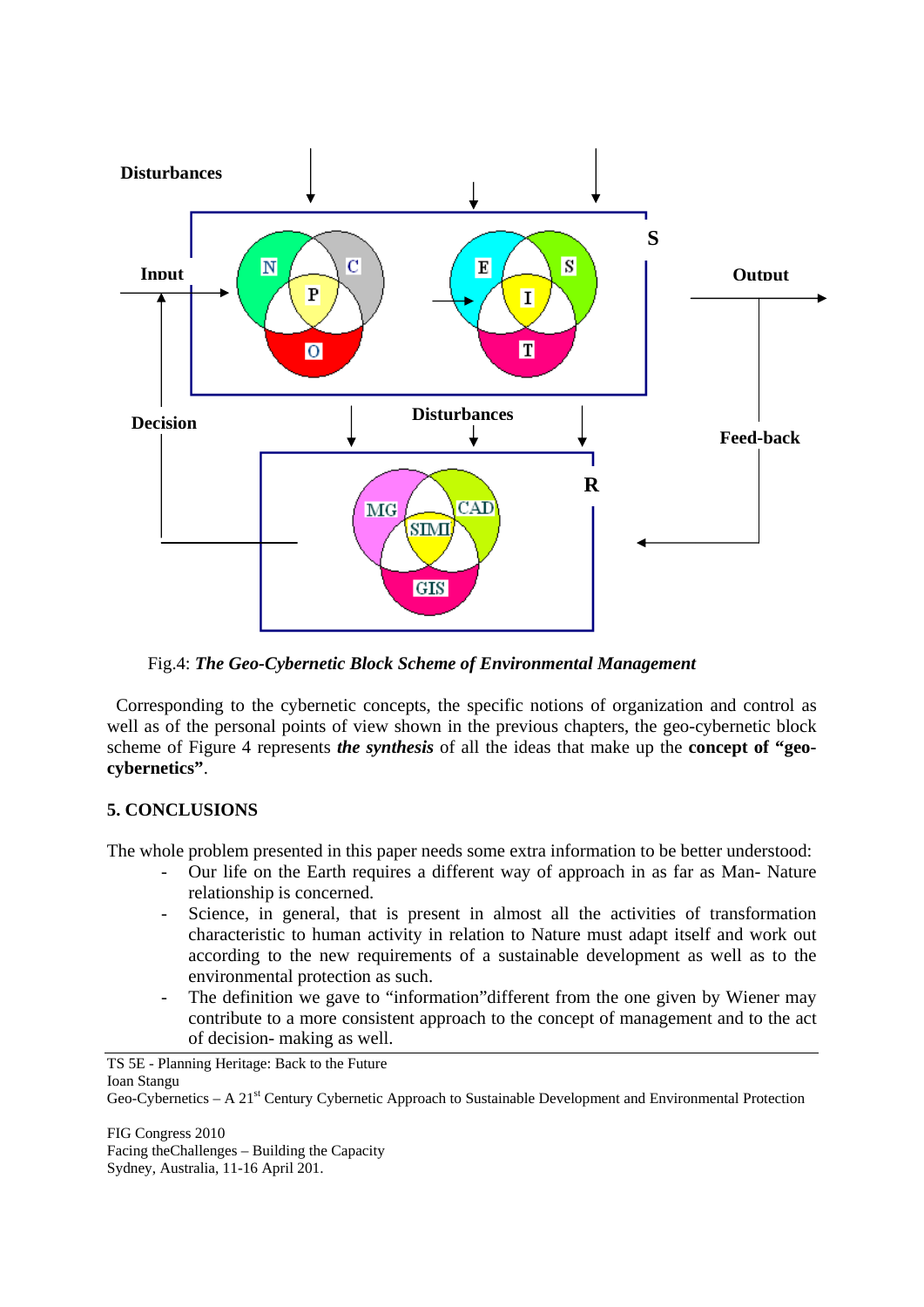- On this basis, **geo-cybernetics** may become a discipline or a study program, a specialization, perhaps, with a curriculum adapted to the new requirements.
- The ideas presented here contain, cybernetically speaking, two categories of information: the knowledge I gathered in time from all types of sources I have studied and whose essence has been used here in this paper as well as **the personal contribution underlined and written in blue**.
- For the sake of simplifying the text from a graphical point of view I gave up giving numbers with extra signs.
- For the sake of simplification, I also made a selection of the bibliographical titles.

TS 5E - Planning Heritage: Back to the Future Ioan Stangu Geo-Cybernetics – A 21<sup>st</sup> Century Cybernetic Approach to Sustainable Development and Environmental Protection